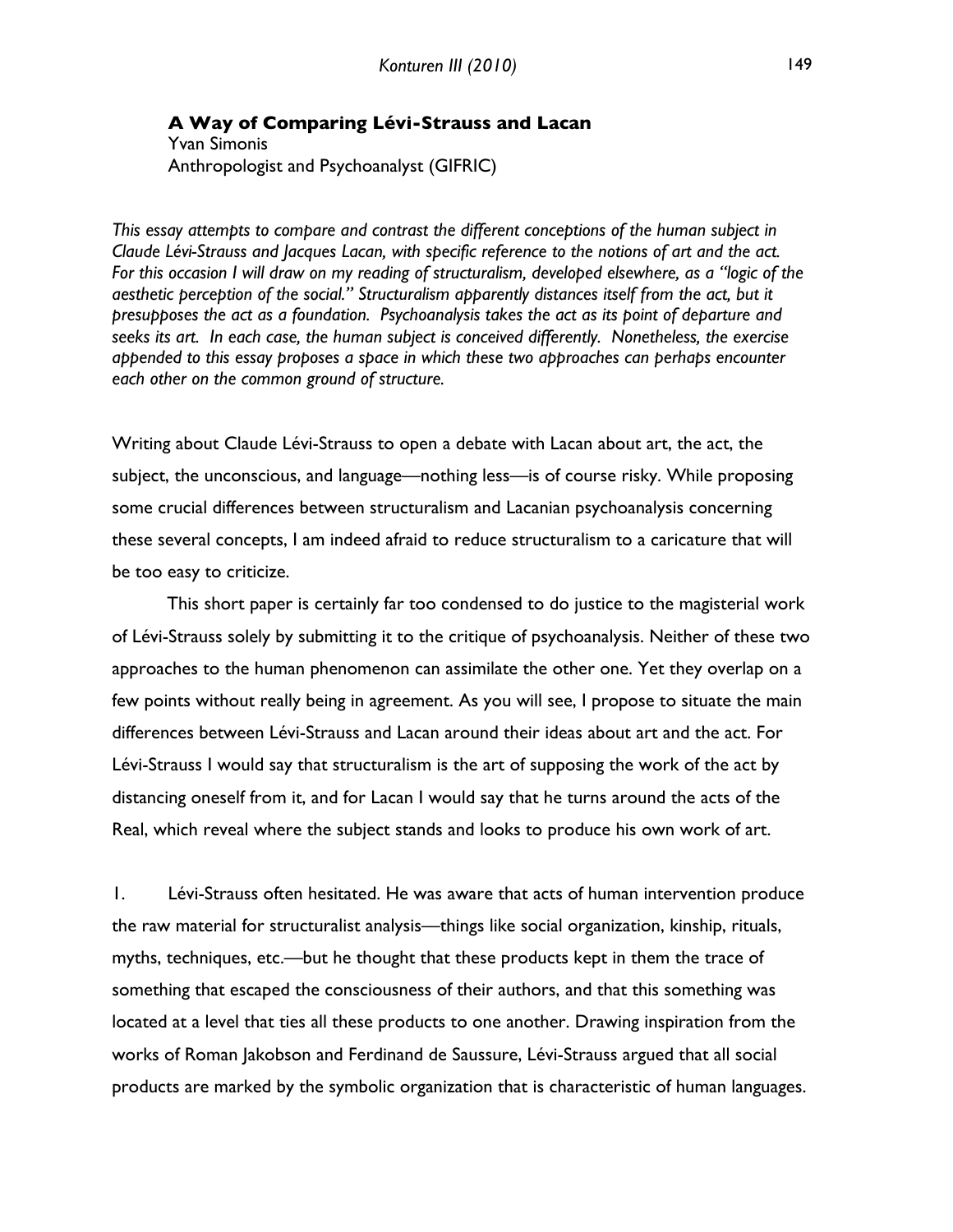These linguists tell us that language implies an unconscious articulation of phonemes that are distinguishable by distinctive features, and form between them a system that is a necessary condition for speaking meaningfully––and therefore for acting meaningfully. They add that we are by no means the authors of this system. Lévi-Strauss starts from the hypothesis that all human productions also carry a systematic level of articulation that escapes them by remaining unconscious. Retrieving the traces of this unconscious articulation in all human productions becomes the only real interest of structuralism. This is why Lévi-Strauss jumped from kinship to rituals and later from myths to music, yet moved further and further away from acts in order to emphasize their conditions of possibility and their dependency.

When so examined, myths turn out actually to be extremely inventive explorations-–of nature, the body, events, social rules, feelings, good and evil, or anything that is human or natural. Myths use a number of encodings to make everything meaningful in the construction of their stories. Here structuralism acts like an actor who reads the logic implied by the work of myths that "think themselves" through him. The ways in which these myths are rooted socially, politically, economically, and philosophically, or culturally, locally, and in the family, are only relevant as accidents, supposing acts, that trigger the inner work of mythical logic.

As Lévi-Strauss sees it, mythical thinking expresses clearly but by a paradoxical detour his secret hope to reveal the framework of the logic that sustains and defines the real. Why is this detour paradoxical? On the one hand, the imagination seen in myths may appear delirious, but it turns out to be even more regulated than any human production by the constant work of a logic of differences that deploys, beyond the mythical imaginary, the prodigious diversity of codes in which the activities of the mind are inscribed.

Lévi-Strauss counts on events that have become inscribed in the form of a work––an "œuvre." He does not underestimate the importance of acts for thinking. Indeed, there is no structural analysis without the work of events-accidents.

As he says: "In so far as early art, primitive art and the 'primitive' periods of professional painting are the only ones which do not date, they owe it to this dedication of the accidental to the service of execution and so to the use, which they try to make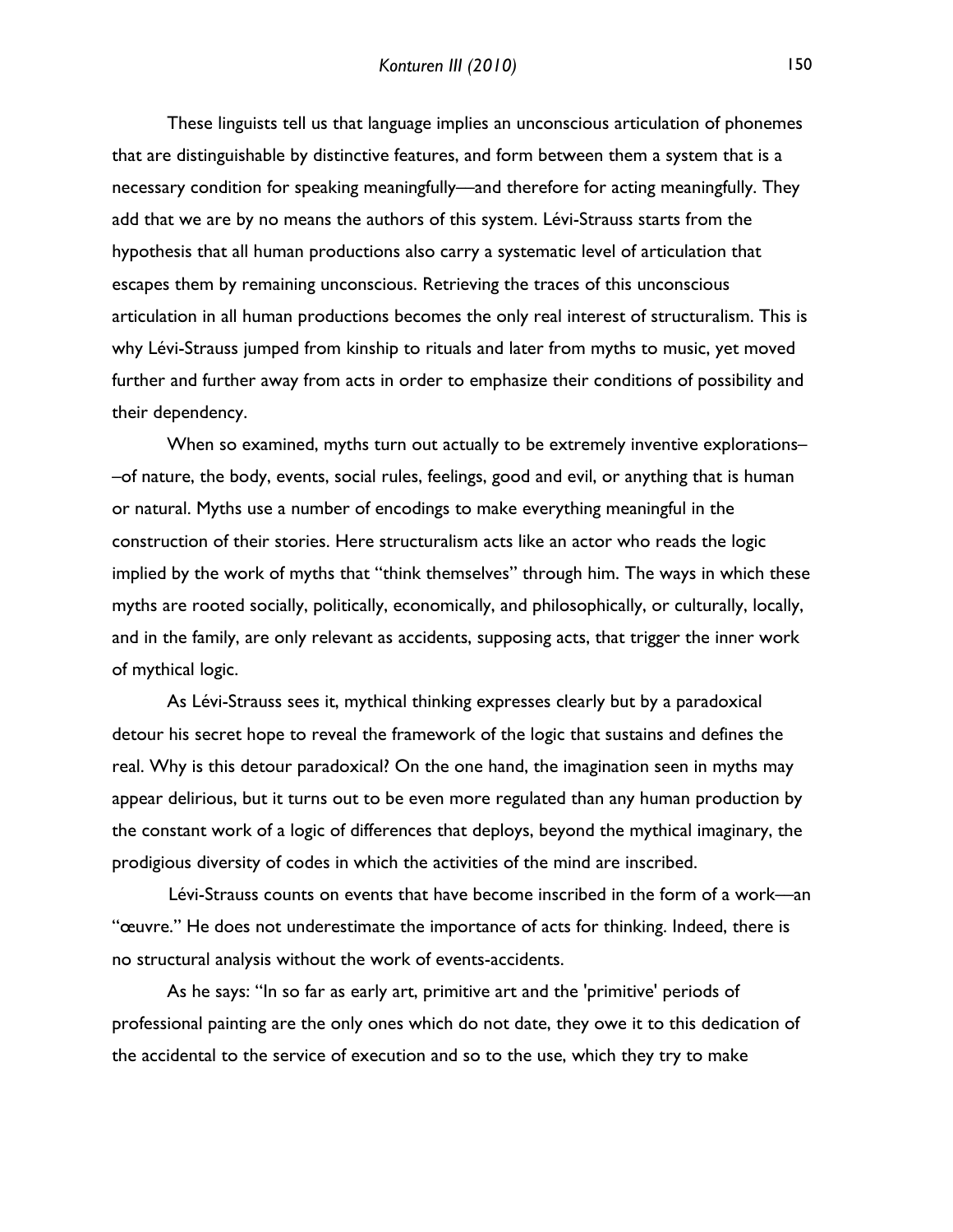complete, of the raw datum as the empirical material of something meaningful." (*The Savage Mind* 29)

By what may seem like a long detour, the structural analysis of myths often sheds light on history by going back to it with new hypotheses on how past acts inscribed in various encodings testify to the vigor of conflicts and exchanges between neighboring peoples whose myths and differential development structuralism studies. Experience and the thinking that develops through it are coded in multiple ways and suppose the work of number of previous acts.

Encodings use a large number of natural (sun, moon, stars, animal behaviors, diverse forms of objects of any sort, etc.) or social forms (habitats, customs, rites, etc.) that the mind does not invent but that give the mind material for coding and thinking. These are not limited to the sexual code. For Lévi-Strauss, the sexual code was insufficient for reading the variety of consequences produced by the acts-events of even the Oedipus myth. This is why he criticized Freud's reading of that myth in *Totem and Taboo*.

Structuralism has a sense of temporal depth. It openly admits that structural analysis presupposes acts, events, or ancient accidents. "In the end," said Lévi-Strauss in 1971, "if the customs of neighboring peoples display a symmetrical relation, one should not only seek the reason for this in some mysterious law of nature or the mind. This geometrical perfection also sums up, in the present mode, more or less conscious but countless efforts accumulated by history. . ." (1973: 300).

Lévi-Strauss thus grounds human activities (kinship, the economy, politics, art, and all the events that he calls accidents) in various encodings that transmit to one another the function of finding meaning. Little by little, this work reveals that these coded inscriptions fix humans in the symbolic, conceived as the various parts of the possible logics regulated by the mind that keeps in unconscious reserve all the possible parts. Little by little, this reduction operates, and will verify that what we believe is unique to humans actually reveals our anchoring in the materiality of the universe.

Curiously, Lévi-Strauss uses the metaphor of art and artistic activity to explain the relevance of the structuralist project. In *Entretiens avec Claude Lévi-Strauss* (1961), George Charbonnier asks Lévi-Strauss: "*For you, is the artist someone who aspires to language?*" Lévi-Strauss responds as follows: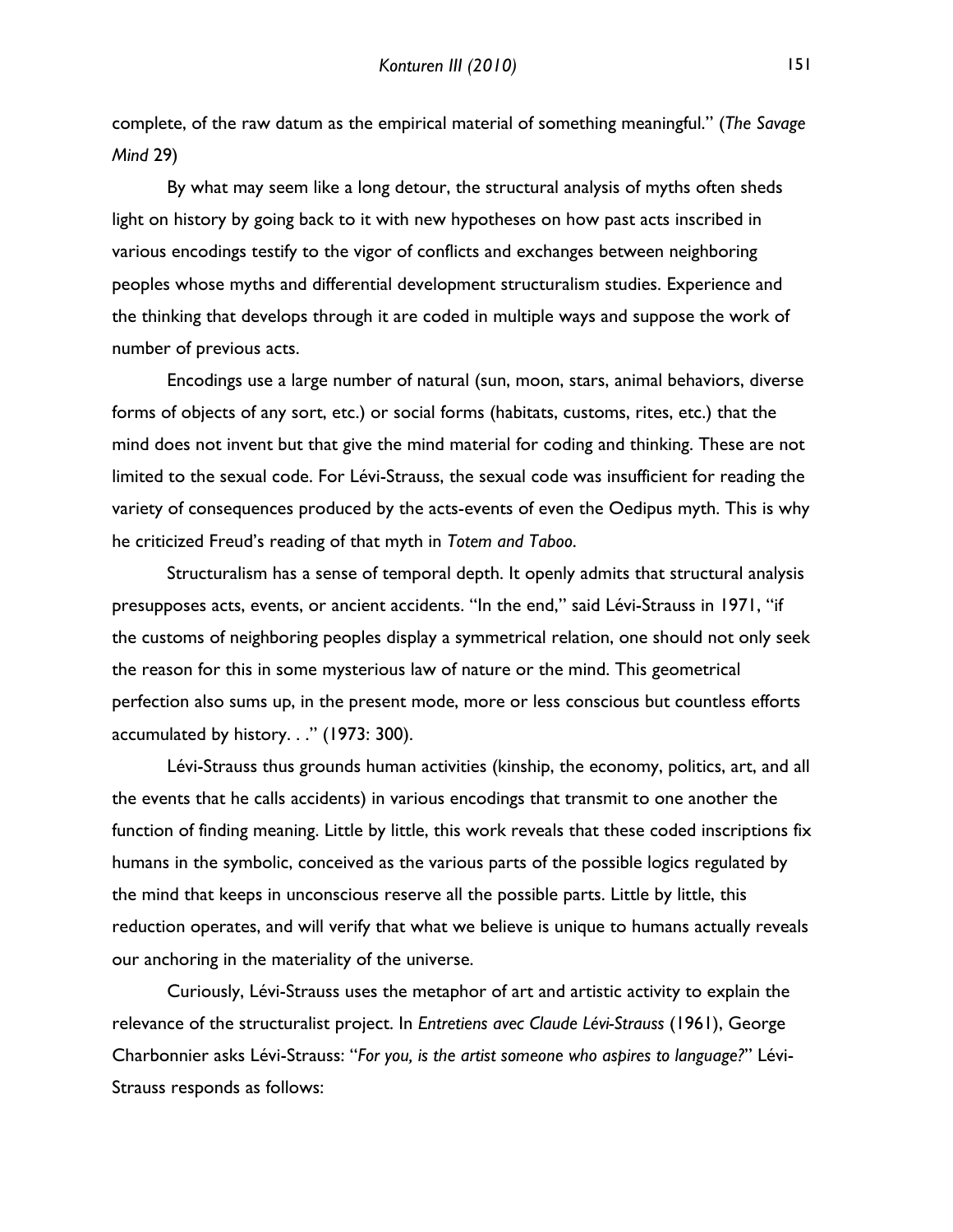He is someone who aspires the object into language, if you allow me this formulation. He faces an object, and in the face of this object, there is really an extraction, an aspiration, that turns this object, which used to be a being of nature, into a being of culture. And it is in this sense that, as I was saying earlier, the classic phenomenon in which ethnologists are interested, namely the passage from nature to culture, finds in art a privileged manifestation. (131)

But this is not only about the passage from nature to culture. For Lévi-Strauss, what teaching does this passage contain? In response to a reaction by Charbonnier reminding him that the artist also wants to leave culture to move toward nature, Lévi-Strauss says this:

This is not contradictory, insofar as the promotion of an object into a sign, if it succeeds, must bring to light some fundamental properties that are common both to the sign and to the object, a structure which is manifest in the sign and which is normally hidden in the object, but which, thanks to the plastic or poetic representation of that object, appears suddenly, and incidentally allows the passage to all sorts of objects. There is a double movement which, through the medium of this linguistic experience, allows to discover or to notice some normally hidden features of the object, and these are the very features that the object shares in common with the structure and the mode of functioning of the human mind. (131–32)

Let's add the two lines that immediately follow: Charbonnier: *"I believe we can say that there is art only on the condition that the second movement is implemented."*

Lévi-Strauss: *"Certainly."*

This aspiration of nature toward culture leads, as we can see, to the paradoxical discovery of a commonality of the mind with the object. In the innermost being of either one of them, something structural triumphs, of which language is the finest expression, and that objects also express when they are "speaking."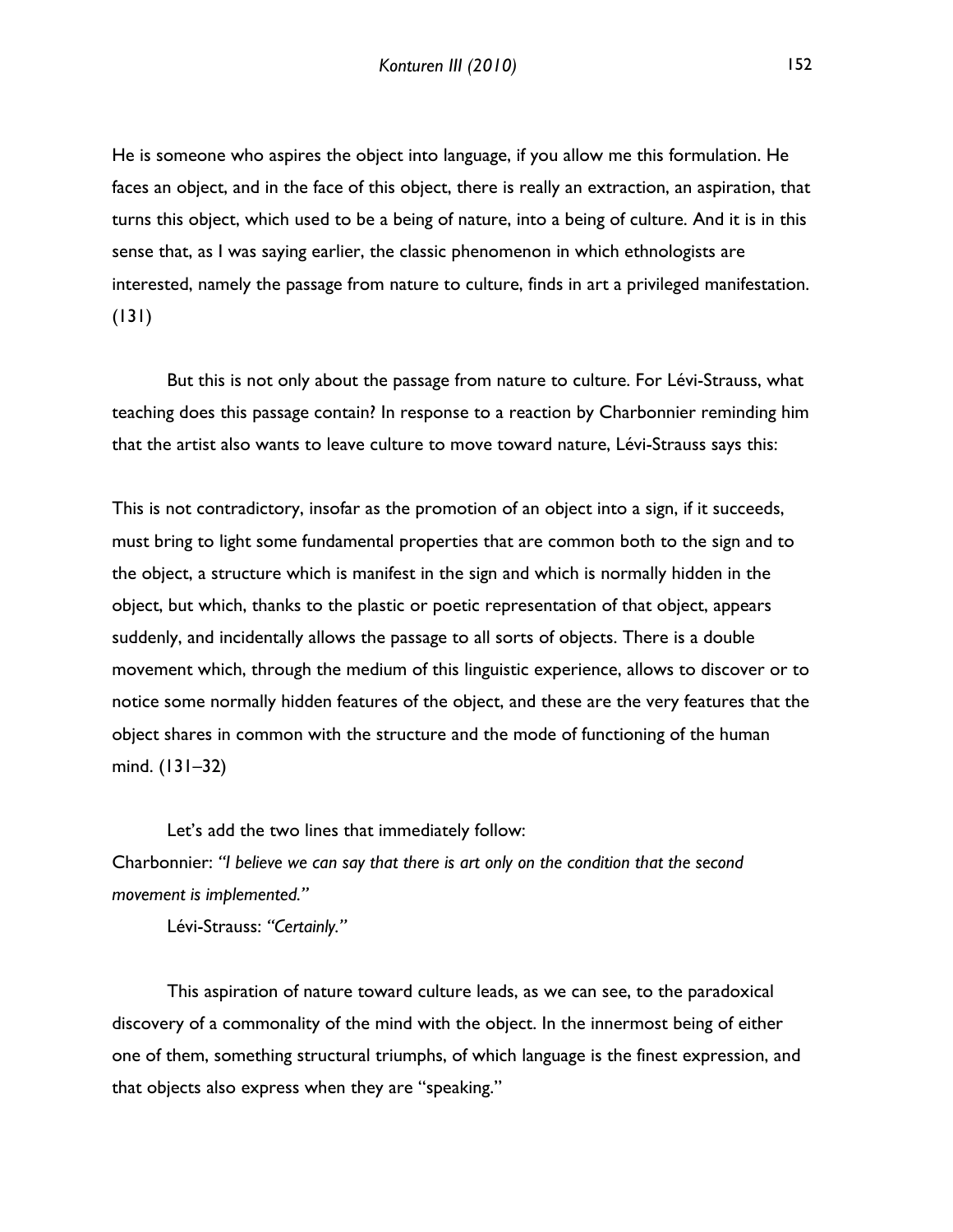When one considers the work of art as the product of an activity that renounces sensible aspects by acquiring intelligible dimensions, and as a choice among solutions that could have taken a different face, the solution that was eventually adopted also reveals as a watermark those that were rejected. Here I quote Lévi-Strauss again:

The choice of a solution involves a modification of the result to which another solution would have led, and the observer is in effect presented with the general picture of these permutations at the same time as the particular solution offered. He is thereby transformed into an active participant without even being aware of it. (*The Savage Mind* 24)

II. The structuralism of Lévi-Strauss takes us, as we can see, in a direction that moves us away from Lacanian perspectives.

Lévi-Strauss and psychoanalysis agree about the importance of signifiers. Both are suspicious of consciousness and the self. Lévi-Strauss once said, "Whoever starts to settle in the supposedly obvious facts of the self will not come out of it" (*La Pensée Sauvage* 329). Psychoanalysis has no trouble adopting this perspective, but fundamentally differs from structuralism as soon as it discusses the subject, desire, or the acts of the Real.

Both speak about the unconscious, about what escapes us and grounds us, but the fundamental differences quickly appear.

Psychoanalysis goes toward a Real that inscribes itself, a Real that is located beyond the symbolic. Structuralism stays on the side of language, whose model it considers unsurpassable. There are also differences between Lévi-Strauss and psychoanalysis concerning what remains unconscious. For structuralism, what escapes us and remains unconscious is the human mind and all its possibilities. For psychoanalysis, what remains unconscious is what cannot be represented, what is not of the order of fantasy. These two perspectives are oriented in opposite directions. They intersect, but their journey irremediably takes them away from each other.

Under the impact of the linguistic model used by Lévi-Strauss, Lacan had endorsed the priority of signifiers organized in structures. He had thus moved away from the unconscious associated with the repressed to situate it progressively as a translation of a chain of signifiers. Later, Lacan put at the center of his approach the concepts of Enjoyment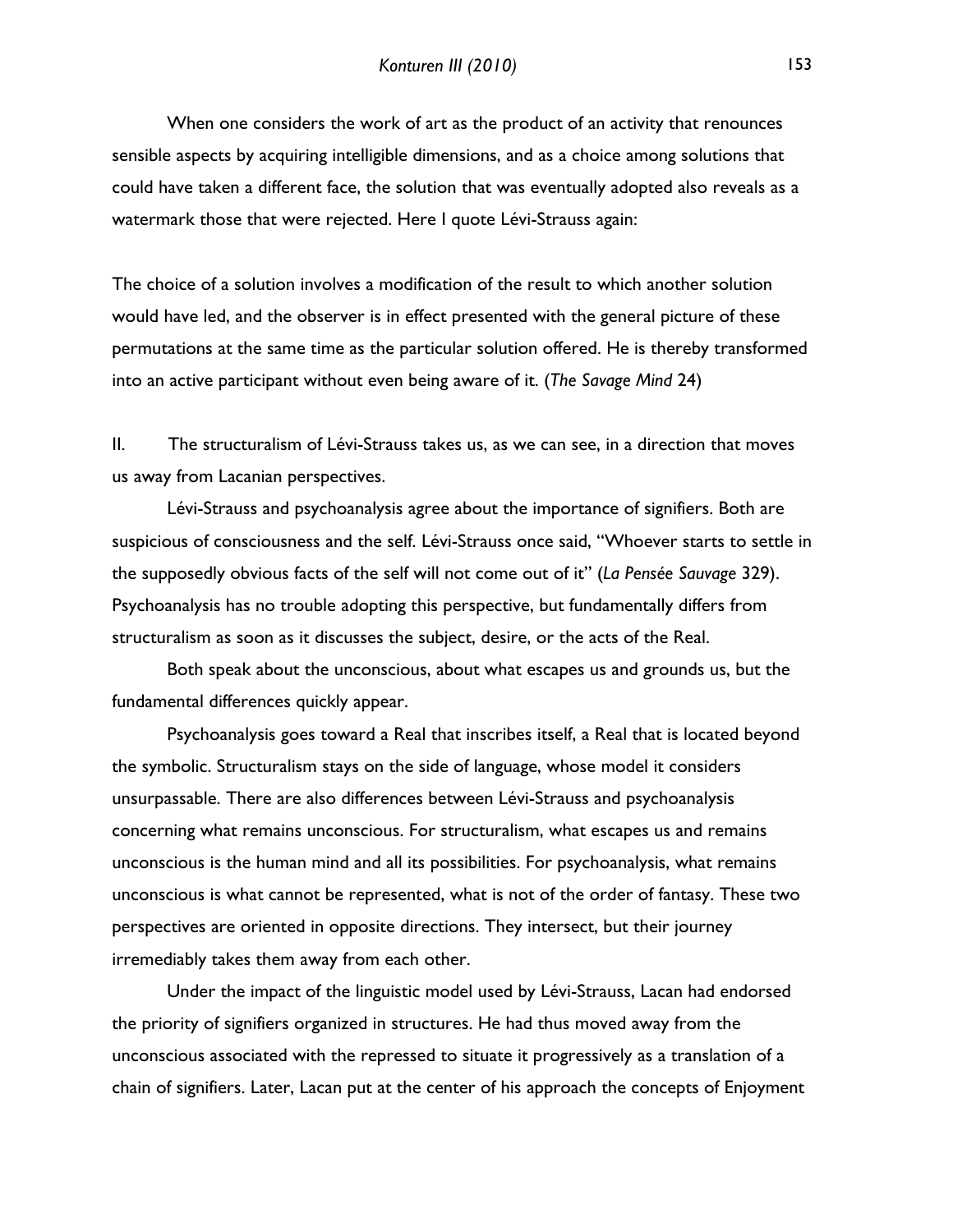(*la Jouissance*) and the Real, of *béance* ("gap," "chasm") and *suture* ("stitching"). He thus moved from structure to knots that are no longer a matter for linguistic models.

"My saying--that the unconscious is structured like a language--is not of the realm of linguistics." Lacan had specified (cited by Toboul 316). Lacan had also humorously proposed to call "linguistry" the knowledge about language that psychonanalysis carves (317).

In *Structural Anthropology*, Lacan had noticed Lévi-Strauss's early famous texts ("The Sorcerer and his Magic" and "The Effectiveness of Symbols"), which were at the root of later debates in psychoanalysis. There, Lacan had found the "structuralist definition" of magic: "it supposes that signifiers respond as such to signifiers. The signifier of nature is called by the signifier of incantation. It is 'metaphorically mobilized.'" As Annie Tardits comments in *Drach et Toboul,* "the discreetly provocative point consists in bringing this 'bridge of correspondences'––which is implied by magic between these two locations of the signifier––closer to the correlation insistently highlighted by Lévi-Strauss between the classifications and combinations of thought––savage or not––and the architecture of molecules discovered by modern biology: a magical 'bridge of correspondences,' if there is any. . . ." (209). This was going to pose problems. Marcel Drach writes,

This taking of distance is indicated, in the Seminar *L'Angoisse* in 1962, by the theme of *béance*. Thus is marked the impossible, the symbolization of which is limited by Lacan's Real, against the Enlightenment materialism professed by Lévi-Strauss, which puts the symbolic in continuity with empirical reality through the medium of brain structure. (*Drach et Toboul* 15)

Where is the subject in these matters?

For Lévi-Strauss, the subject is reduced to the symbolic function that forces and appropriates the subject when events take place.

For Lacan, the subject is referred to desire under the recurrent impact of the Real beneath the symbolic, the Real being the absent cause of the subject of desire.

Lévi-Strauss does not go beyond mental representations and has no room for a "lack to *jouissance*." He went no further than the equivalent of a degree zero on the side of the subject. To him, there is an unthinkable that explains affect, feelings––a leftover, but Lévi-Strauss is not interested in accounting for it. Subjectivity is reduced to the muddles of the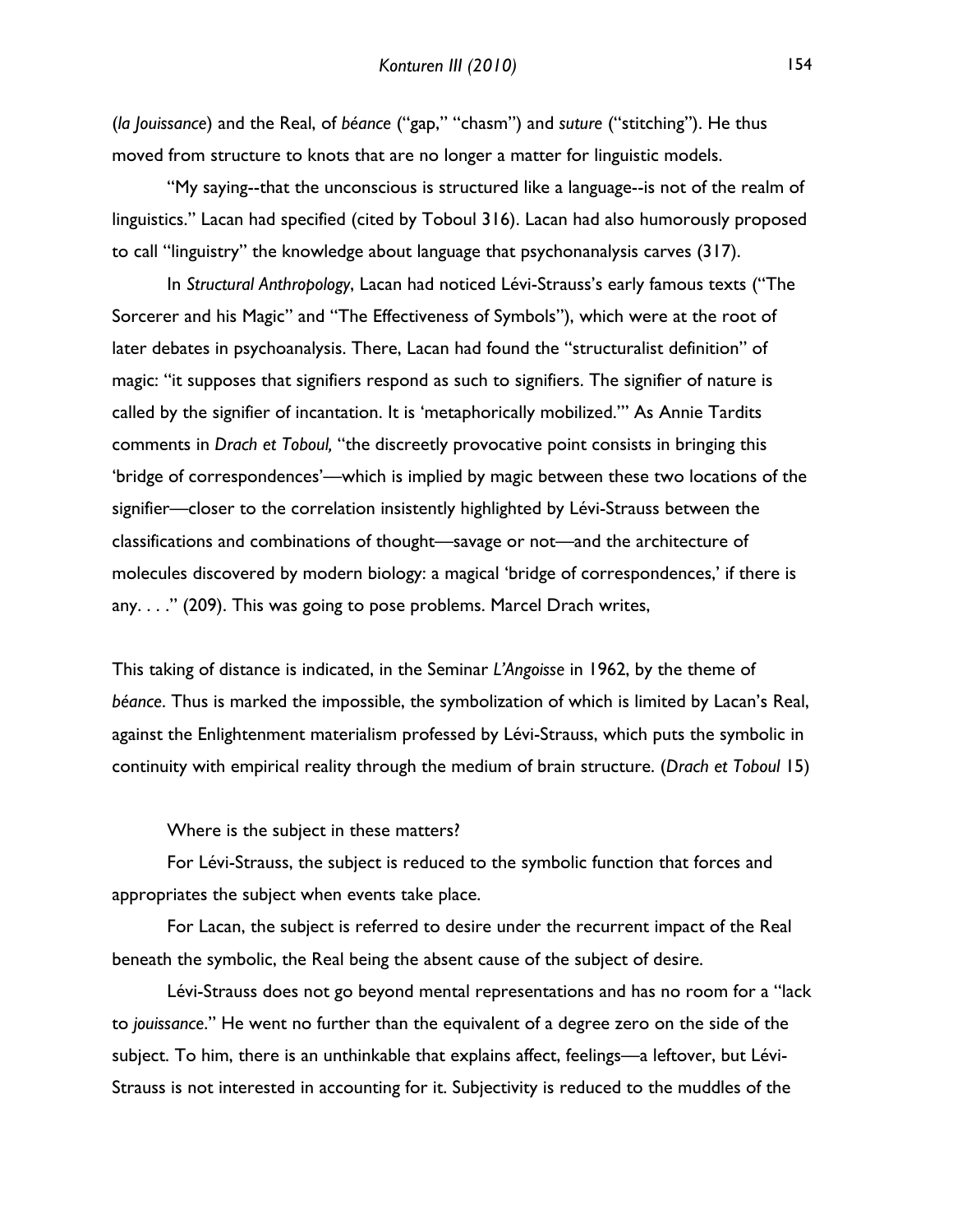self and its lived experience, a kind of flower produced by the work (which escapes the self) of the chance meeting of ancient geological layers whose maneuvers we do not control.

For Lévi-Strauss, comments Philippe Mengue in *Drach et Toboul*,

the empty slot is simply a passive formal condition that enables mutations, the transformations of a given order. For Lacan, on the contrary, the structure is structuring only from an active void that plays the role of a quasi-cause, an absent cause, in the structuring of the subject as a subject of desire. (228)

"Indeed," writes Toboul, "for Lévi-Strauss, the structure imposed the order of the oppositive difference that language constitutes. . . . But the paradigm of enjoyment (*jouissance*) jostles the subtle balance between the lack (*béance*) and the structure. A new regime of difference finds its legitimacy" (*Drach et Toboul* 278). And, Toboul continues,

. . . the signifier no longer maintains itself as master of the game, and the subject of the unconscious comes to change names. To retrieve the radicality of Freud, all foundations are revoked, and to foundationlessness responds semblance. All the stabilities enabled by the Symbolic waver. It is the time of the Real; a new regime of difference needs to be produced that will not be that which structures language. The linguistic model exits the stage. (*Drach et Toboul* 279)

The Real of *la Jouissance* creates an asymmetry through an event that is not integrated into the established symmetries. Structuralism contains the art of supposing this kind of event, but only after it has brought about other symmetries, whereas psychoanalysis speaks of acts of the Real that require subjects to find their art.

The Real acts and the body is at stake in its inscriptions. We need to begin from the concrete, the sensible. Structuralism goes toward what it thinks is a logic of the sensible, a logic of forms that is fashioned without ever leaving the sensible, without going through abstraction, nor even through speech. For structuralism, meaning is on the side of silence and music. $<sup>1</sup>$ </sup>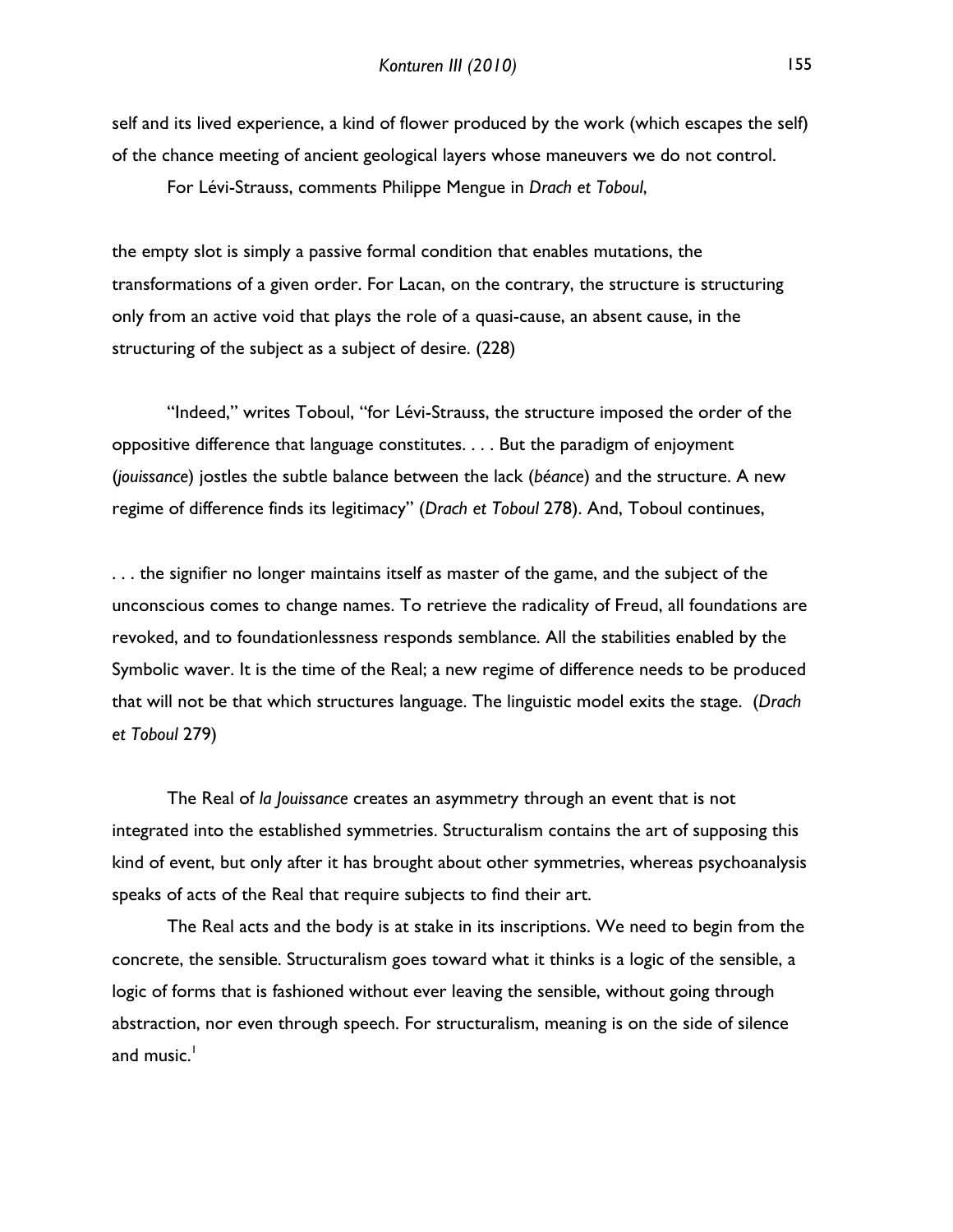Where the Real makes an act, one must go to the details, not to substitutive generalities. The Real has no desire, in my view, but it leads to desire, it imposes it, it reveals desire through acts that inform us that we are not confined by the dictates of mental representations and therefore of fantasies.

Don't forget the trauma which is implied by the work of the Real. "Thus trauma is the mark that the subject is not reducible to being represented," says Alain Vanier (*Drach et Toboul* 259).. Trauma is this strike by the Real that establishes the subject as a lack of *Jouissance* that is indicated by the object *a*.

The question that is asked when we say "The Real acts" is "Does it act out of nothing, *ex nihilo*?" Answering yes to this question would apparently reinforce the mystery, whereas answering no would imply that the Real is each person's Real and is inscribed for the subject.

The acts of the Real are already snapped up by desire. This, in my view, reveals that the subject desired these acts and that he suddenly faces the ethical choice of recognizing these acts as his own. Citing Lacan (2001:200)Toboul says, ". . . we notice that the being of the subject is the stitching (*suture*) of a lack" (304). As we can see, we are far from the unitary subject: "The subject re-breaches itself of being at once effect of the mark and support for its lack" (305). " $\dots$  the subject is what responds to the mark by what the mark lacks" (Lacan 2001: 200).

The mark that we evoke here is like a scar, an inscription, the result of a reaction to a hallucination within the subject in a body that bears witness henceforth to the disorganization of the organic realm by the work of the letter, the precise point of the relation between the Symbolic and the Real around a void that the Symbolic ensures and therefore around a loss, a lack, which nourishes desire and the drive.

"The subject of the unconscious functions, then, like the paradoxical point by which the structure ensures its coherence, but upon an exclusion," writes Toboul (*Drach et Toboul* 278).

As we can see and as Claude-Noële Pickmann rightly reminds us (*Drach et Toboul* 107-114), the knotting together of what escapes and what accesses the signifier, of the unthinkable and the symbolic, and of the gap and meaning (semblance), does not serve to make a synthesis or a unitary totality.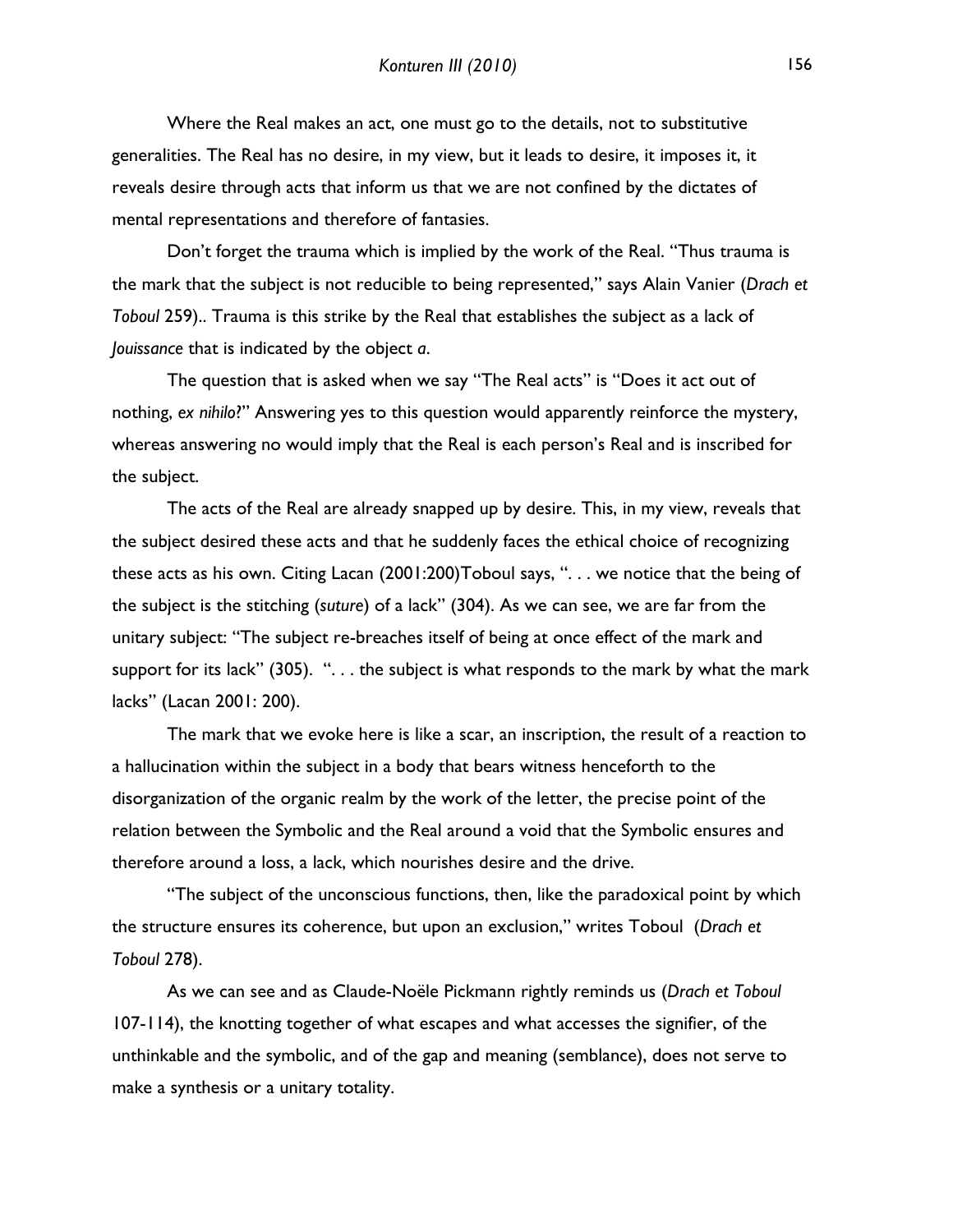#### **Conclusion**

Psychoanalysis, it seems to me, is a science of the morning. It desires to understand how the beginnings of the subject and his inscription in the group are knotted together. It knows that these beginnings are always there, and that the beginnings of the subject are the very source of his artistic reactions, of the acts which do and undo him. This position indeed conveys quite another conception of the subject than the one proposed by structuralism.

Psychoanalysis strives to read the inscriptions of the Real on the body of the subject. But this doesn't mean that under the pretext of the reaction of the subject to these inscriptions we should not pay attention to the encounters between fantasies and the body. Here, Lévi-Strauss should teach us something by drawing our attention toward other locations of these inscriptions.

Structuralism, on the other hand, is a science of the evening. It is interested in the ancient outcomes of the history of these subjects. For structuralism, the accumulated inscriptions of this activity reveal through the objects it has produced that humanity is irremediably inserted in materiality and that the mind is only the delegate of the things it gives voice to.

Lévi-Strauss is right to offer no privilege to the human species, which, as he said, "will disappear without leaving a trace on the scale of the planets," and he indefatigably tried to relate this species to a materiality that plays itself out through it.

But, as Richard Rechtman says with some humor, "structural logic supposes the emancipation of subjectivity" (*Drach and Toboul* 194). And indeed, structural logic owes nothing to each person's subjectivity.

At the end of this text, let me draw your attention to the following appendix. For those who know Lévi-Strauss and Lacan, I propose an exercise which is more proximate to what both authors mean when they talk about structure. In my view, one can immediately see the implications of their understanding of the notion of structure and then of the conceptions of the subject, art, and the act.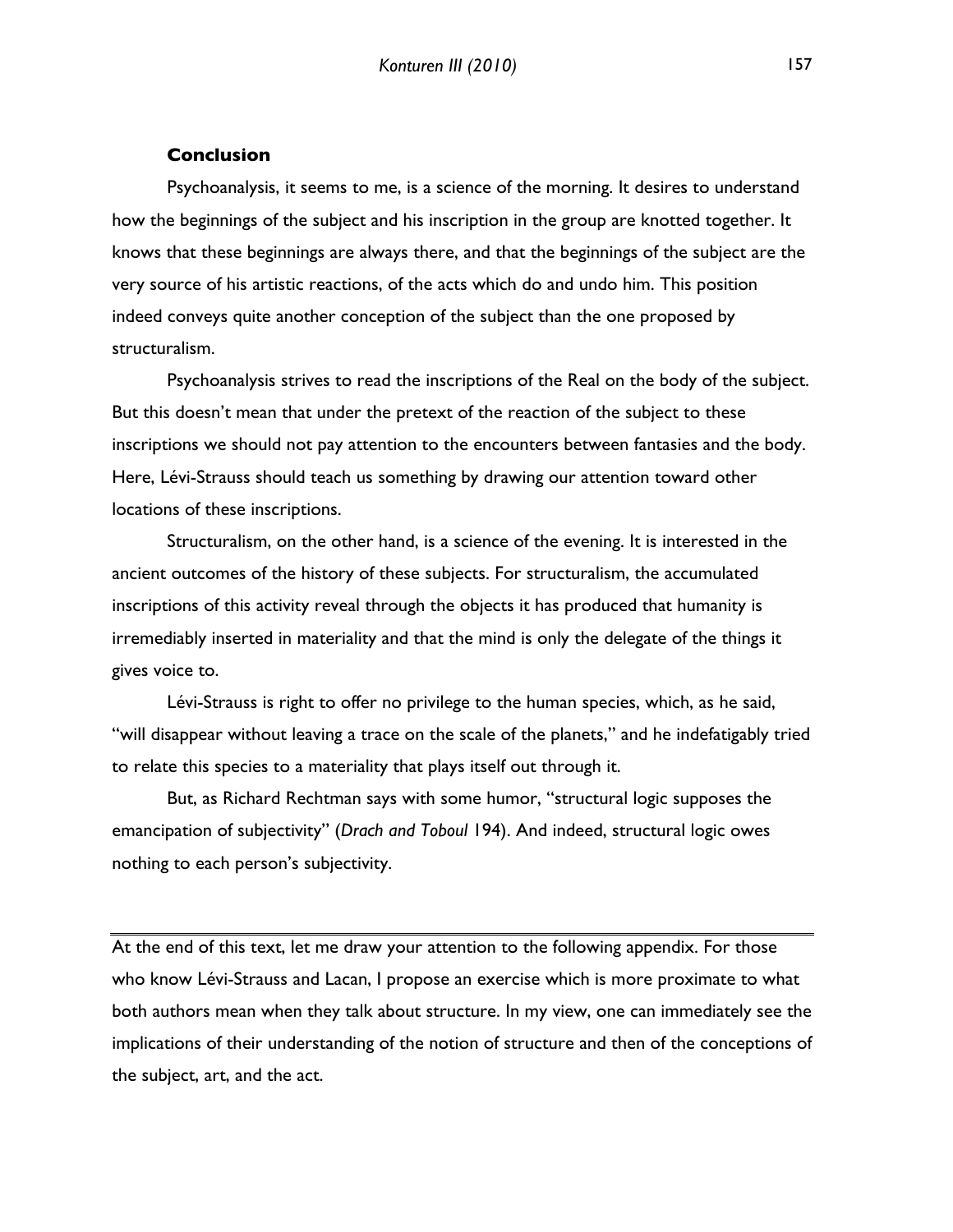#### Appendix

## **Fx (a) : Fy (b) Fx (b) : Fa-1 (y)2**

Let us try to use this famous formula by Lévi-Strauss that he always used to work and explain what he was doing—a formula bearing the logic of the Moebius strip or of a Klein's bottle. Its main logical feature is to trace the work of the inversion that has a closing effect and maintains the frame of the dynamic of a group of transformation. By way of illustration, let me itemize what the components of this formula would become in a psychoanalytical space:

(a) would be the self (b) would be the body "a - 1" would be the unconscious x would be knowledge (savoir) y would be desire

The formula would thus read as follows:

# **The knowledge (fx) carried by the self (a) has the same type of relation with desire (fy) inscribed on the body (b) as knowledge (fx) inscribed on the body (b) does with what remains unconscious (fa-1) within desire (fy).**

We therefore need to ask what type of relation would be roughly similar on both sides of the formula.

I would say that the formula denotes a relation of dependency and therefore a hierarchical relation that is founded on a non-relation, that is, a gap, a hole, an irreducible ignorance. . . and the impossibility of reducing the subject to any single level.

We are here on the territory of Lacanian knots. It would probably be fruitful to try to re-write some Borromean knots with this formula. This is a ground for a possible discussion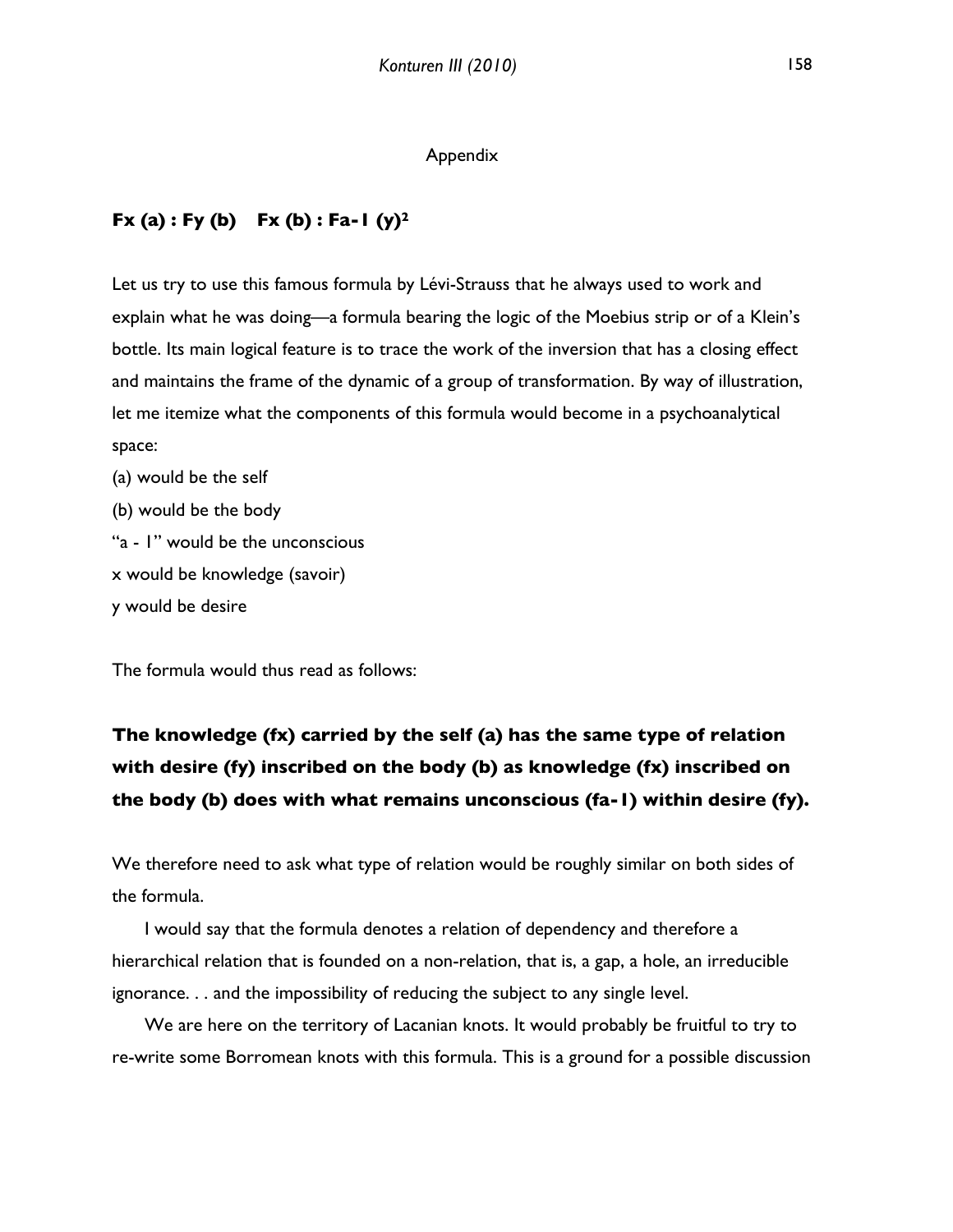between structuralism and psychoanalysis, and perhaps this discussion would show that Levi-Straussian formulas did not exclude the work of *béance*.

## **Translated by Fabien Simonis3**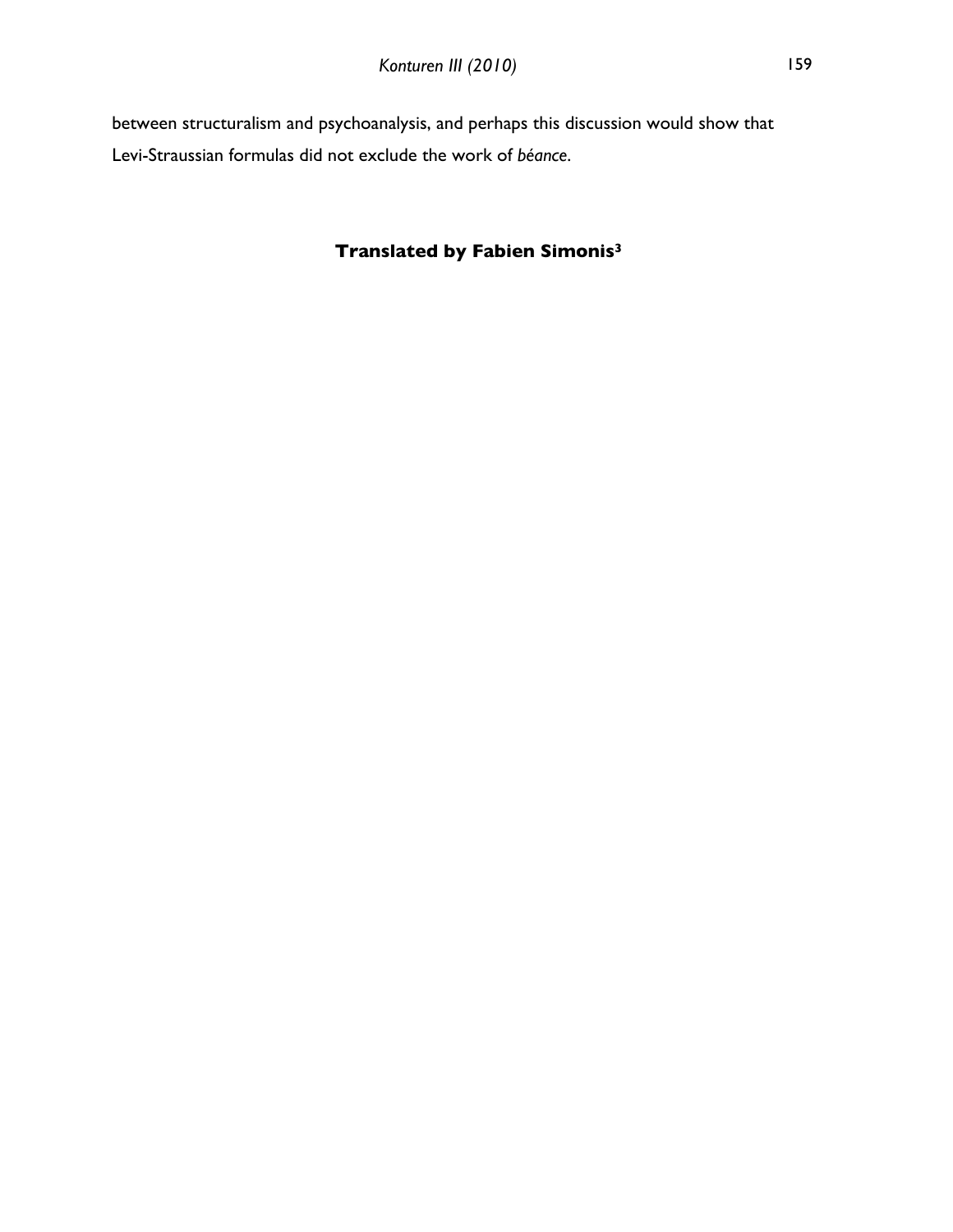2 This formula always inspired the work of Levi-Strauss from *Anthropologie Structurale* (1958 : 252) on. As he reminds those who would underestimate its importance in *Du miel aux cendres : Mythologiques* 2 (1966 : 212), " it has not ceased guiding us."

 $3$  I gratefully thank my son Fabien Simonis for taking charge of the translation of this text only a few days before I originally presented it at the seminar of GIFRIC in spring 2010. I also gratefully thank Jeffrey Librett who believed this essay was of a potential interest for the readers of the journal he is in charge of, for pushing me to rework parts of the text. I am of course entirely responsible for what I have done, in this respect, within a very tight deadline.

## Works Cited

Drach, Marcel and Bernard Toboul (eds.), *L'anthropologie de Lévi-Strauss et la psychanalyse*. Paris, La Découverte, 2008.

Anthropologie, *Psychanalyse et État, Journal des Anthropologues*. Paris, 2009, n°116-117, Paris.

Lacan, Jacques. *Autres écrits*. Seuil: Paris, 2001.

 $\overline{a}$ 

Charbonnier, Georges. *Entretiens avec Claude Lévi-Strauss*. Plon et Julliard: Paris, 1961.

Lévi-Strauss, Claude. *Anthropologie structurale*. Plon : Paris, 1958.

---. *La Pensée Sauvage*. Plon: Paris, 1962.

---. *The Savage Mind*, Chicago University Press, 1966.

Lévi-Strauss, Claude. *Du miel aux cendres. Mythologiques 2.* Plon : Paris, 1966.

<sup>1</sup> Marcel Drach (*Drach et Toboul* 170–71) makes the interesting suggestion that we should remain attentive to what Lévi-Strauss says about music when he tries to valorize access to musical experience, starting with the babbling of infants, in which the boundary of phonemes and music is at stake through the establishment of signifying sounds, but for Lévi-Strauss music is not on the side of Lacan's language, otherwise he would have been interested in concrete music rather than abhorring it. For Levi-Strauss, music goes beyond the symbolic; it is the very example of the rediscovery of logic and the sensible; it is at once logic and sense-perception; it avoids all of the risks of the symbolic. Marcel Drach seems to tell us that that babbling of infants bears witness perhaps to a moment when one can still perceive the manner in which the positioning of logic and of the sensible dimension is established. But it seems to me that the babbling of infants, far from any apparent logic, is based rather on the confusion that Levi-Strauss criticizes in concrete, serial, and dodecaphonic music, all of which pretends to ground music in an aleatory logic, and distances itself from its anchoring in the experience of a sensible dimension inscribed in nature.